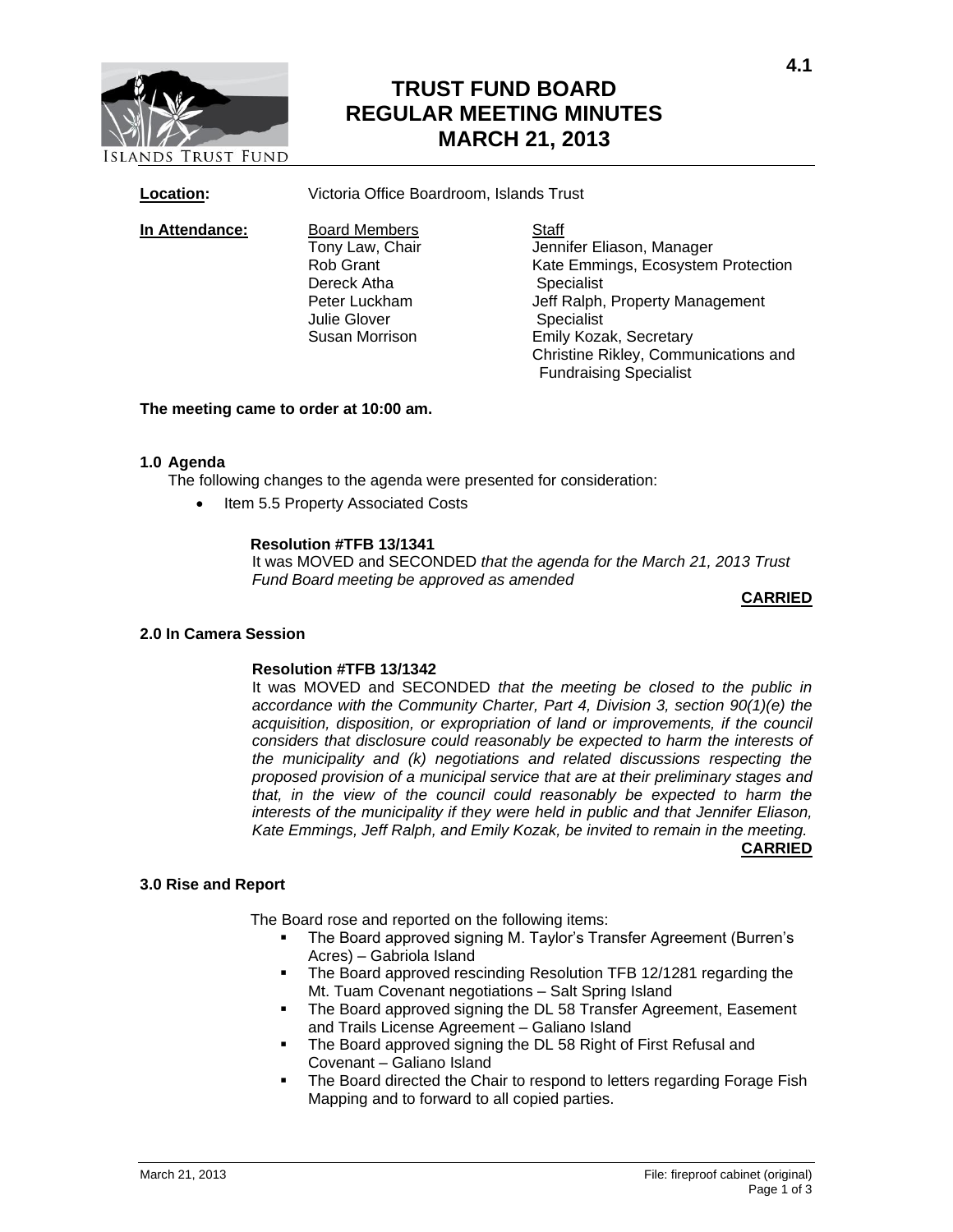# **4.0 Items for Approval**

### **4.1 Minutes of the January 17, 2013 meeting**

**By general consent** the minutes of the January 17, 2013 meeting were adopted.

### **4.2 Follow Up Action List**

The Board reviewed the Follow Up Action List for information.

# **4.3 RFD Gambier Island Covenants –Mt. Artaban, Brigade Bay, and Long Bay Nature Reserves**

Staff explained the background and significance of these properties, as outlined in the RFD report in the meeting package.

### **Resolution #TFB 13/1343**

It was MOVED and SECONDED *that the Trust Fund Board authorizes the Chair to sign the covenant, as attached, for the Brigade Bay Bluffs Nature Reserve, Gambier Island (PID: 015-940-870, District Lot 1257, Group 1, New Westminster District, Except: Firstly; Part in Reference Plan 2829, Secondly; Part Subdivided by Plan BCP15304).* **CARRIED**

# **Resolution #TFB 13/1344**

It was MOVED and SECONDED *That the Trust Fund Board authorizes the Chair to sign the covenant, as attached, for the Long Bay Wetland Nature Reserve, Gambier Island (PID: 015-921-034, District Lot 1259, Group 1, New Westminster District, Except: Part Subdivided by Plan BCP15304).* **CARRIED**

### **Resolution #TFB 13/1345**

It was MOVED and SECONDED *that the Trust Fund Board authorizes the Chair to sign the covenant, as attached, for the Mount Artaban Nature Reserve, Gambier Island (PID: 027-522-539, District Lot 8095, Group 1, New Westminster District).* **CARRIED**

# **4.4RFD – Revisions to Opportunity Fund Guidelines**

Staff outlined the three main updated:

- To broaden the scope of the Opportunity Fund to include partner projects and ITF acquisitions
- To create a streamlined application intake procedure, including provision for urgent requests
- To allow the Board to determine funding levels

# **Resolution # TFB 13/1346**

It was MOVED and SECONDED *that the Trust Fund Board approves the revised Opportunity Fund guidelines as presented.*

#### **CARRIED**

#### **5.0 Items for Discussion/Direction**

# **5.1 ITF 5-Year Plan Approval**

The Board discussed the next steps for the name and corporate structure changes, based on the advice given in the letter from Minister Bennett.

# **Resolution # TFB 13/1347**

It was MOVED and SECONDED *that the TFB request staff to contact Julian Paine, Assistant Deputy Minister to pursue legislative amendments. CARRIED*